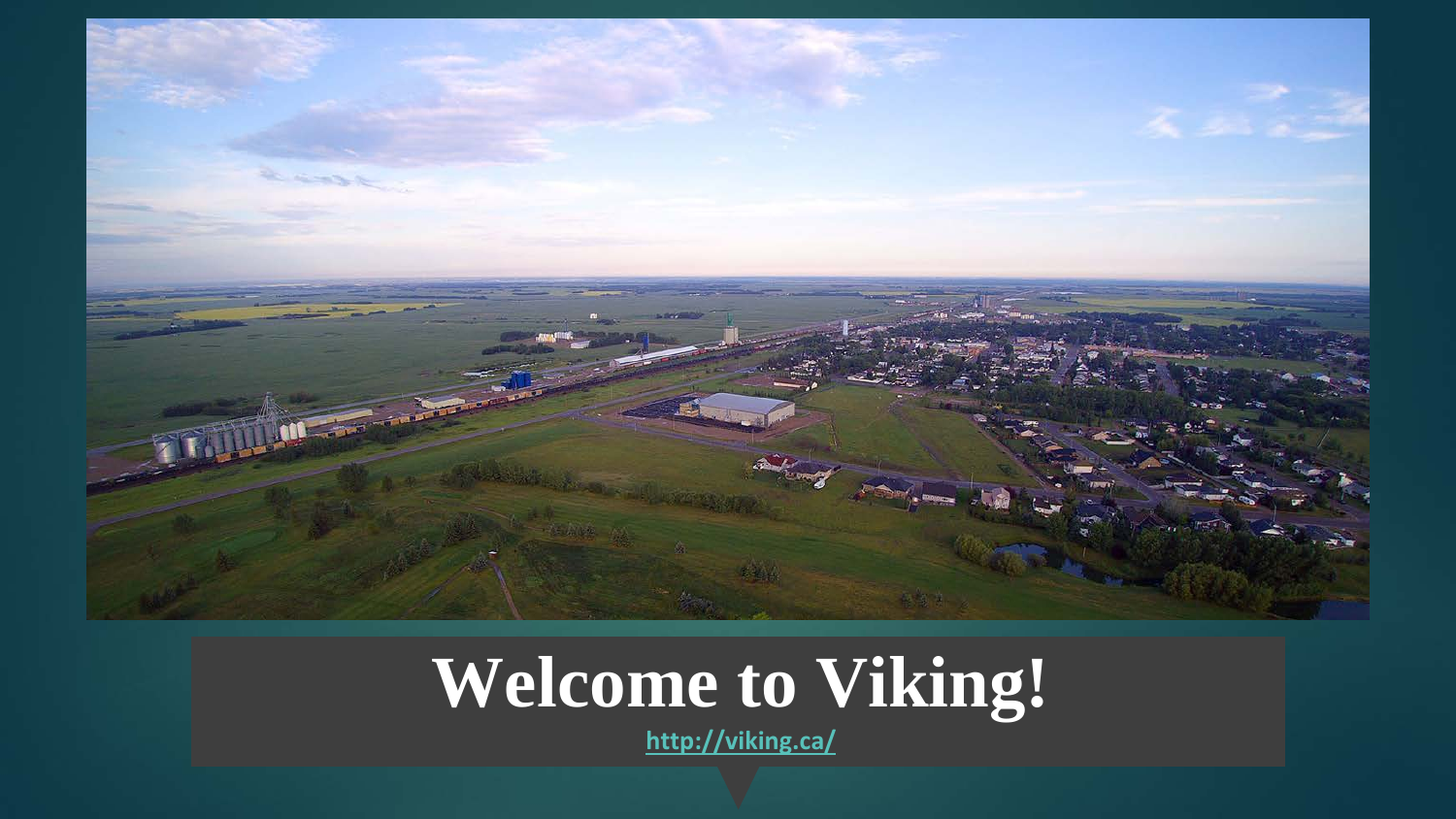



#### **Location**

 $\triangleright$  135 km (1 % hrs) from Edmonton  $\geq$  374 km (3 % hrs) from Calgary  $\triangleright$  139 km (1 % hrs) from Lloydminster

 $\sum$ 

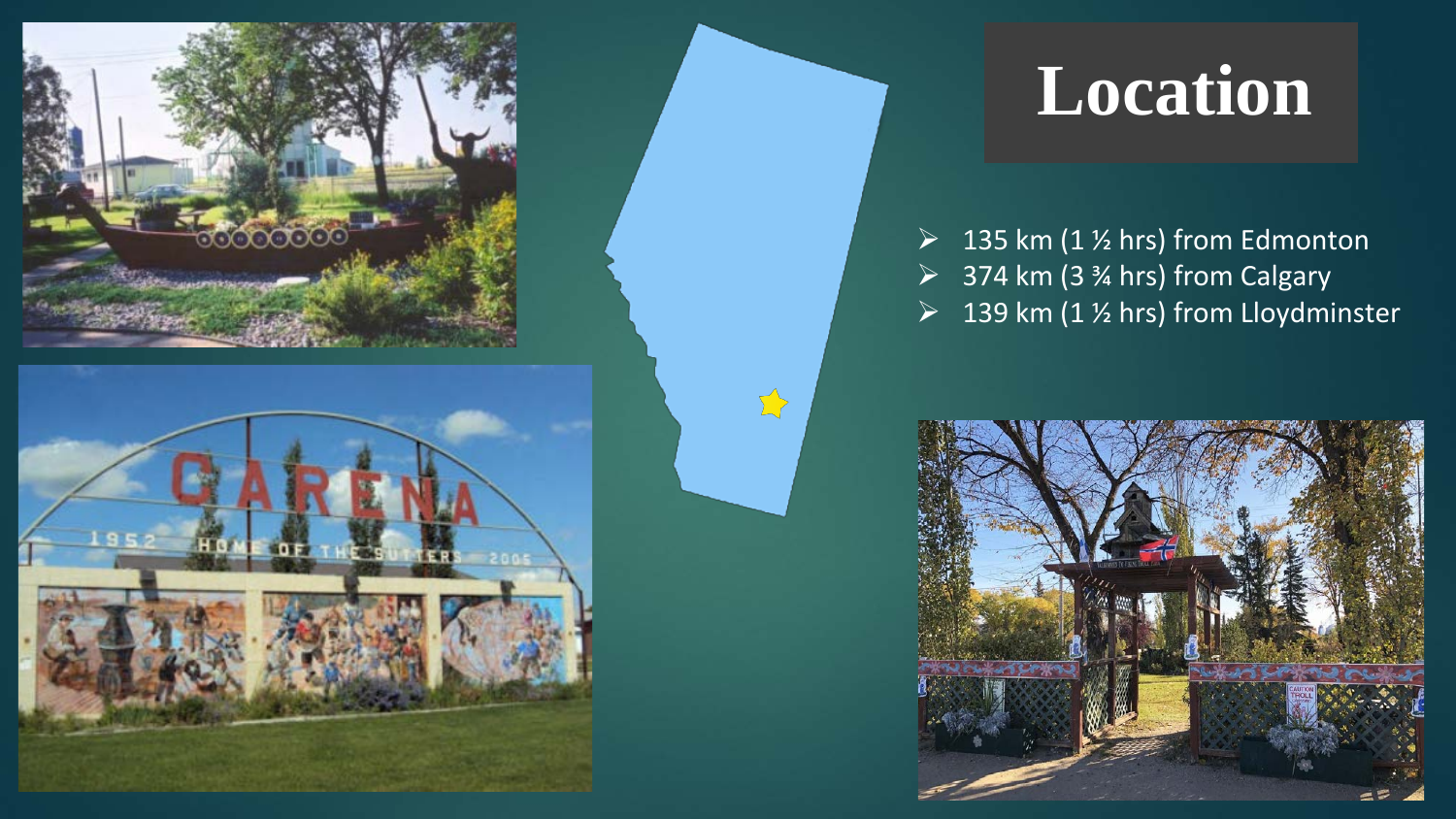

# **Town of Viking**

- $\triangleright$  Population: 1,083
- $\triangleright$  Median age: 52.6
- $\geq$  31.3% of population 65+
- $\triangleright$  Economic Base:
	- o Agriculture
	- o Oil & Gas
	- o Textile & manufacturing industries
- $\triangleright$  Renown for being the home of the Sutter hockey family, Glen Sather and politician Don Mazankowski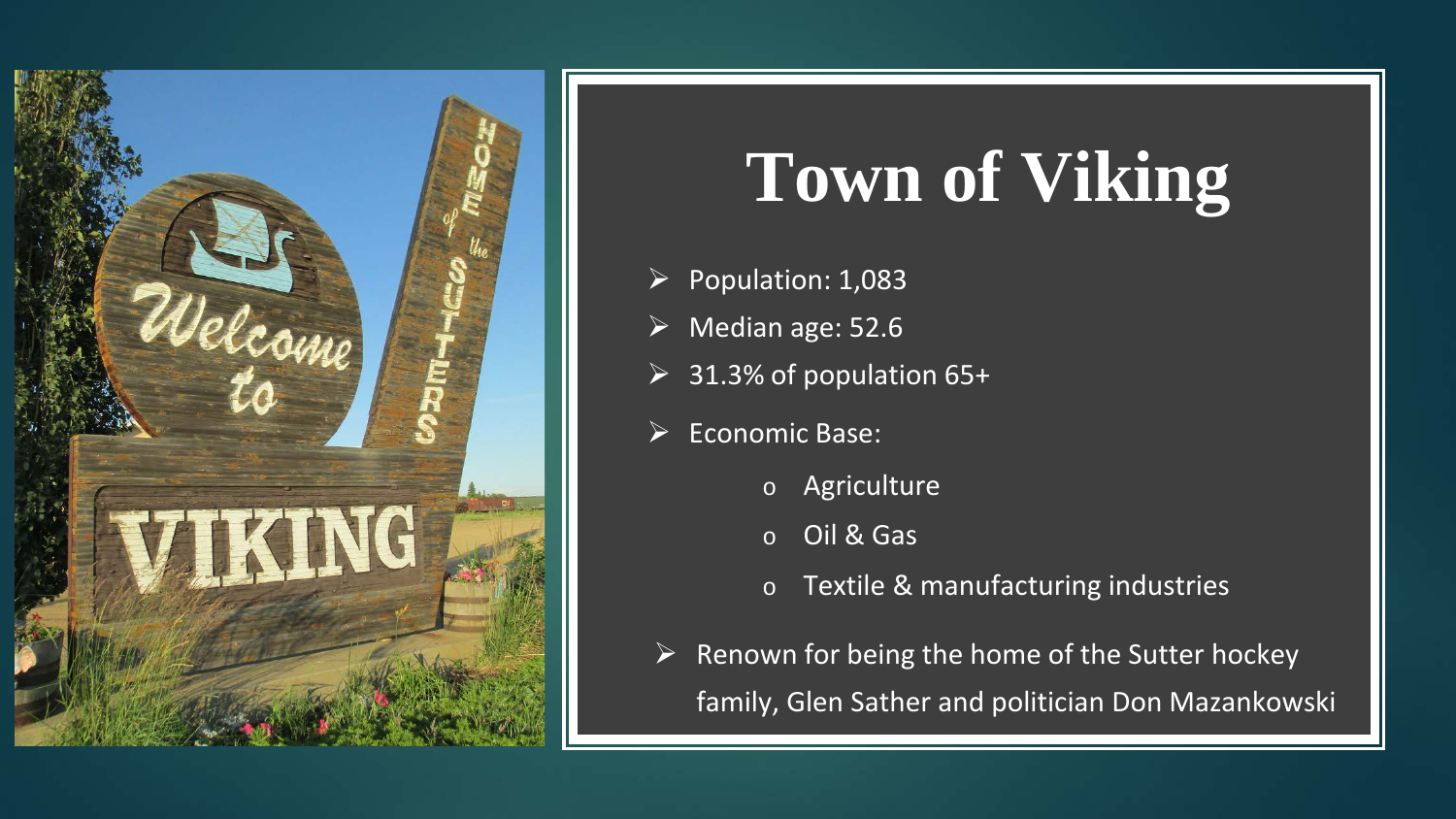#### **Beaver County**



- Population: 5,905
- Median age: 42.1
- 15.3% of population 65+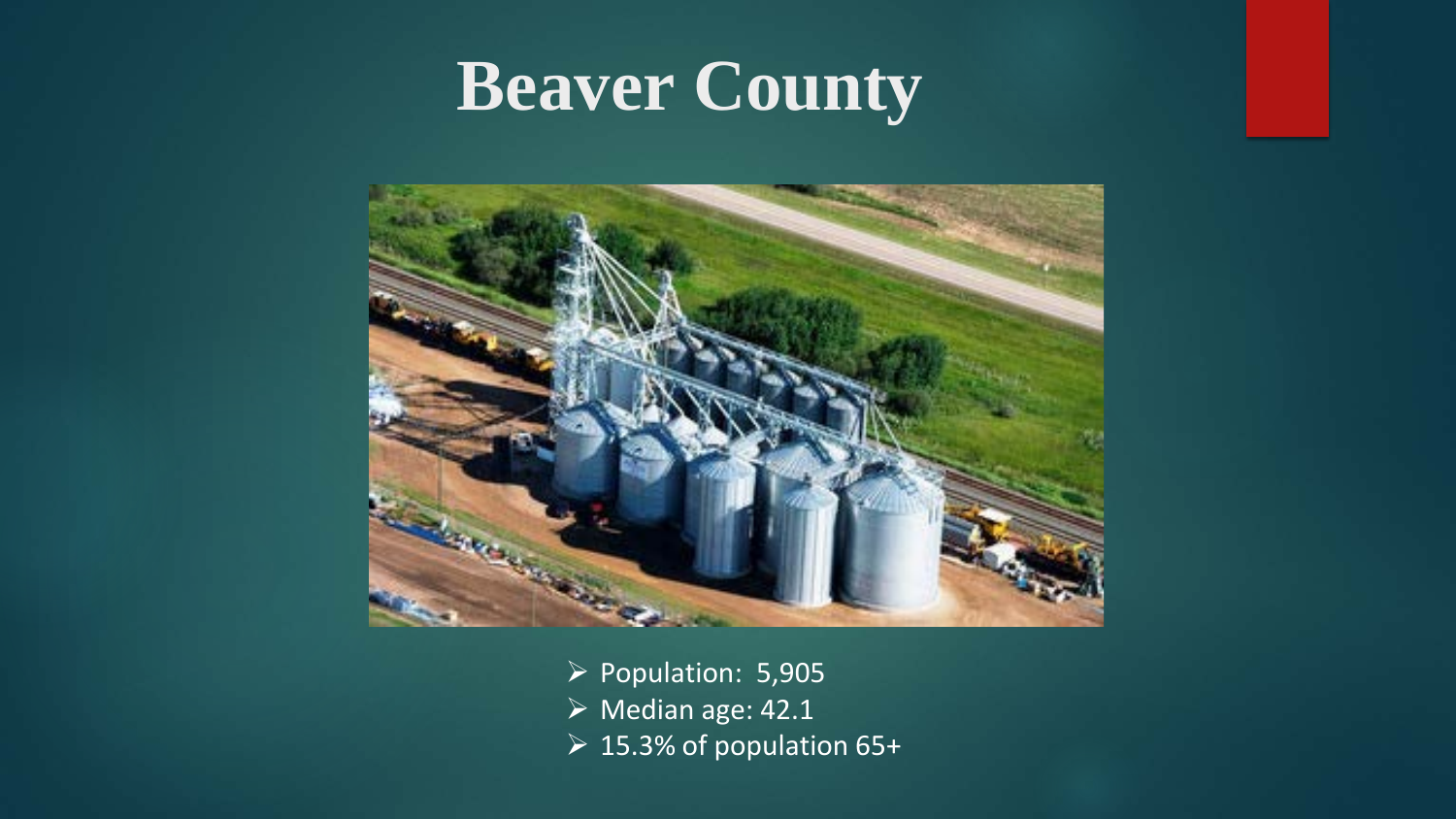





- $\triangleright$  Station Gallery in restored CN Station
- $\triangleright$  Farmers market
- $\triangleright$  Troll Park
- $\triangleright$  Viking Golf and Country Club
- $\triangleright$  Viking Historical Museum
- Carena Complex (rec centre)
- Viking Municipal Library
- $\triangleright$  Indoor activity centre
- $\triangleright$  Indoor walking/running track
- $\triangleright$  Rodeo
- $\triangleright$  Curling
- Summer festivals

# **Recreation**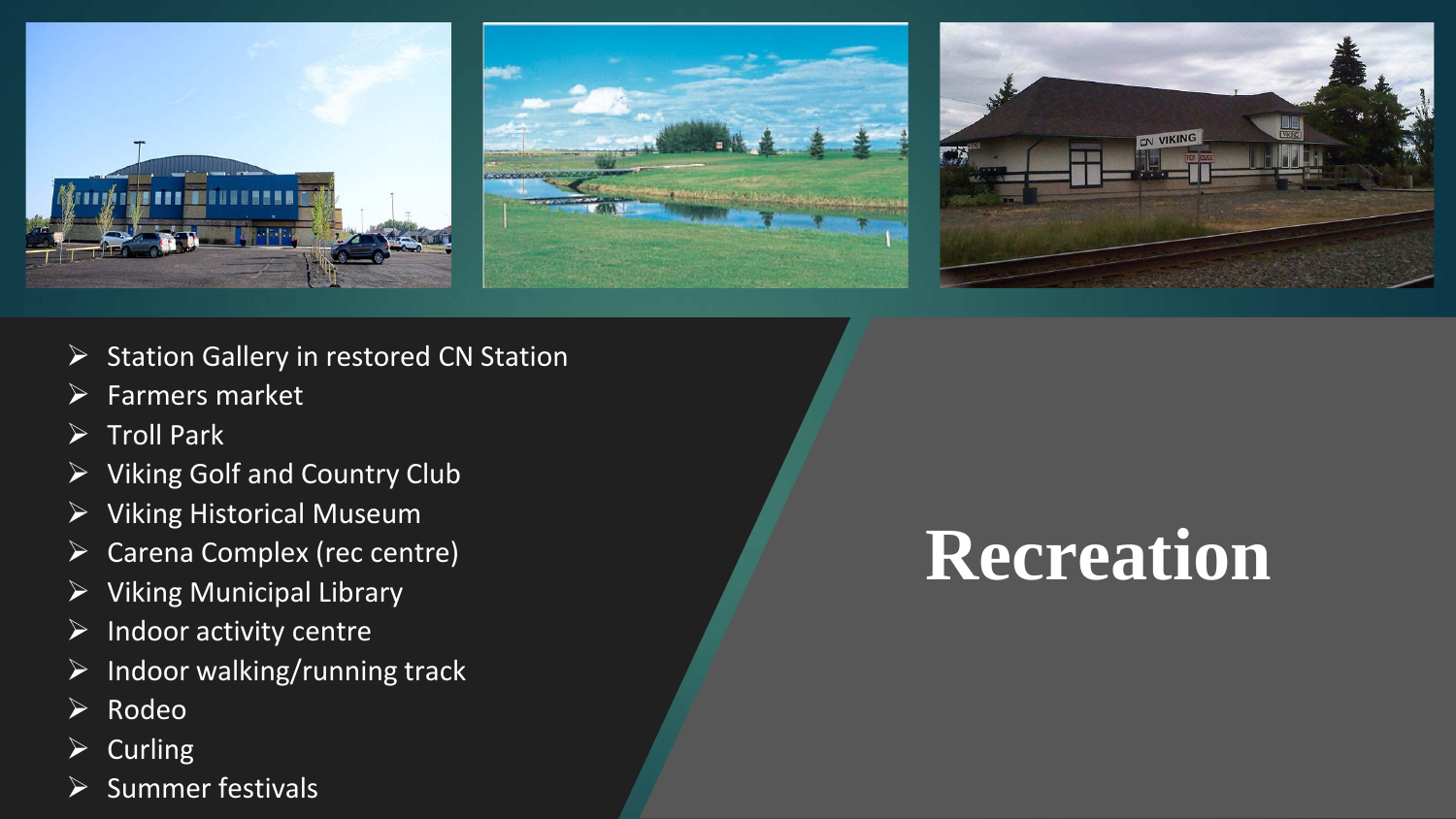# **Viking Health Centre**

5110 57 Ave Viking, AB T0B 4N0 (780) 336-4786

- $\triangleright$  24-hour active emergency
- $\triangleright$  16 Active treatment beds
- $\triangleright$  50 Nursing home beds
- $\triangleright$  Laboratory
- $\triangleright$  AADAC
- $\triangleright$  Community health services
- $\triangleright$  Family counselling
- $\triangleright$  Mental health services
- $\triangleright$  Social services
- $\triangleright$  Home care